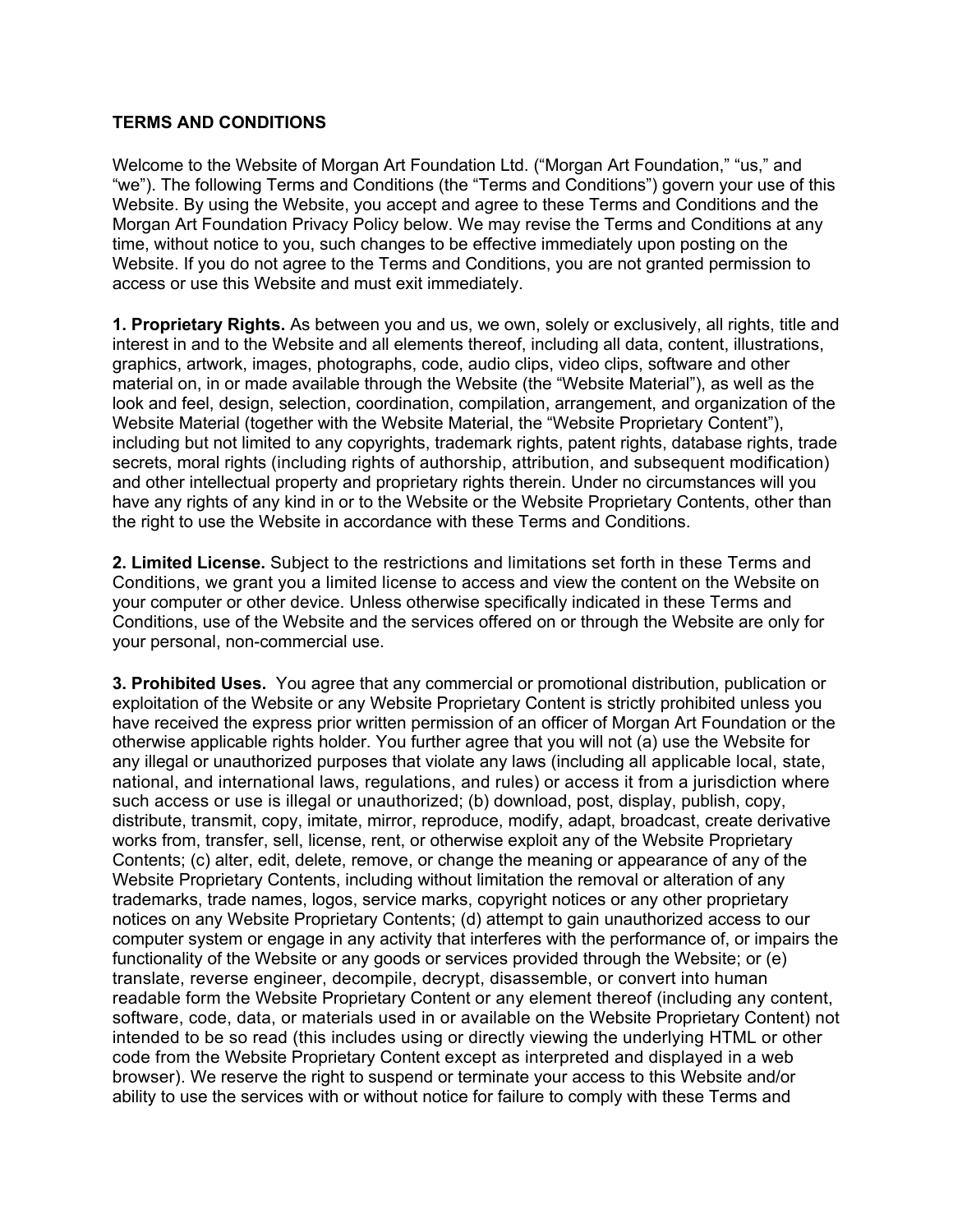Conditions, for providing us with untrue or inaccurate information about yourself, for infringement upon any of our proprietary rights, or for any other reason whatsoever or for no reason.

**4. Trademarks**. The names, titles, trademarks, service marks, and logos that appear on the Website, including without limitation "Morgan Art Foundation," are registered and unregistered marks of Morgan Art Foundation (the "Trademarks"). All rights therein belong to us. You may not use the Trademarks without our prior, written permission. The trademarks of third parties may also appear on the Website from time to time; you may not use these trademarks without prior, written permission of their respective owners. You acknowledge and agree that nothing on the Website grants any right or license to use any of the Trademarks or may be construed to mean that we have authority to grant any right or license on behalf of any third-party trademark owner.

**5. User Information**. You may use the Website without registering or submitting any personally identifiable information. As a service, we offer visitors to the Website the opportunity to subscribe to the Morgan Art Foundation email newsletter (the "Newsletter"). To subscribe to the Newsletter, you will be asked to submit your name and email address (the "Subscriber Information"). You may subscribe or unsubscribe at any time by following the instructions on the Newsletter. The Subscriber Information shall be subject to our Privacy Policy below which is incorporated herein by reference as if set forth fully here. You acknowledge and agree that you are solely responsible for the accuracy of your Subscriber Information.

**6. Submitted Materials**. Unless specifically requested, we do not solicit nor do we wish to receive any confidential, secret, or proprietary information or other material from you, by email or in any other way. Any materials submitted or sent to us ("Submitted Materials") will be deemed not to be confidential or secret, and they may be used by us in any manner consistent with the Privacy Policy. By submitting or sending Submitted Materials to us, you (a) represent and warrant that the Submitted Materials are original to you, that no other party has any rights thereto (*i.e.*, that the material you submit does not infringe the rights of a third party), and that any "moral rights" in Submitted Materials have been waived; (b) irrevocably assign to us all right, title, and interest therein and waive any rights therein that cannot be assigned to us (including moral rights); and (c) acknowledge that we have the unrestricted right to use Submitted Materials for any purpose whatsoever, commercial or otherwise, without compensation to you or any other person. We are not responsible for maintaining any Submitted Material that you provide to us, and we may delete or destroy any such Submitted Material at any time, with no notice.

**7. Third-Party Websites**. The Website may contain links to third-party websites or services that are not owned or controlled by Morgan Art Foundation or its affiliates. The inclusion in the Website of any link to a third-party website does not constitute an endorsement or sponsorship of such third-party website or the information, content, products, services, advertising, code, or other materials presented on or through such third-party website. Any reliance on the contents of a third-party website is done at your own risk. Morgan Art Foundation has no control over, and assumes no responsibility for, the content, privacy policies, or practices of any third-party web sites or services. You further acknowledge and agree that Morgan Art Foundation shall not be responsible or liable, directly or indirectly, for any damage or loss caused or alleged to be caused by or in connection with use of or reliance on any such content, goods or services available on or through any such web sites or services. We strongly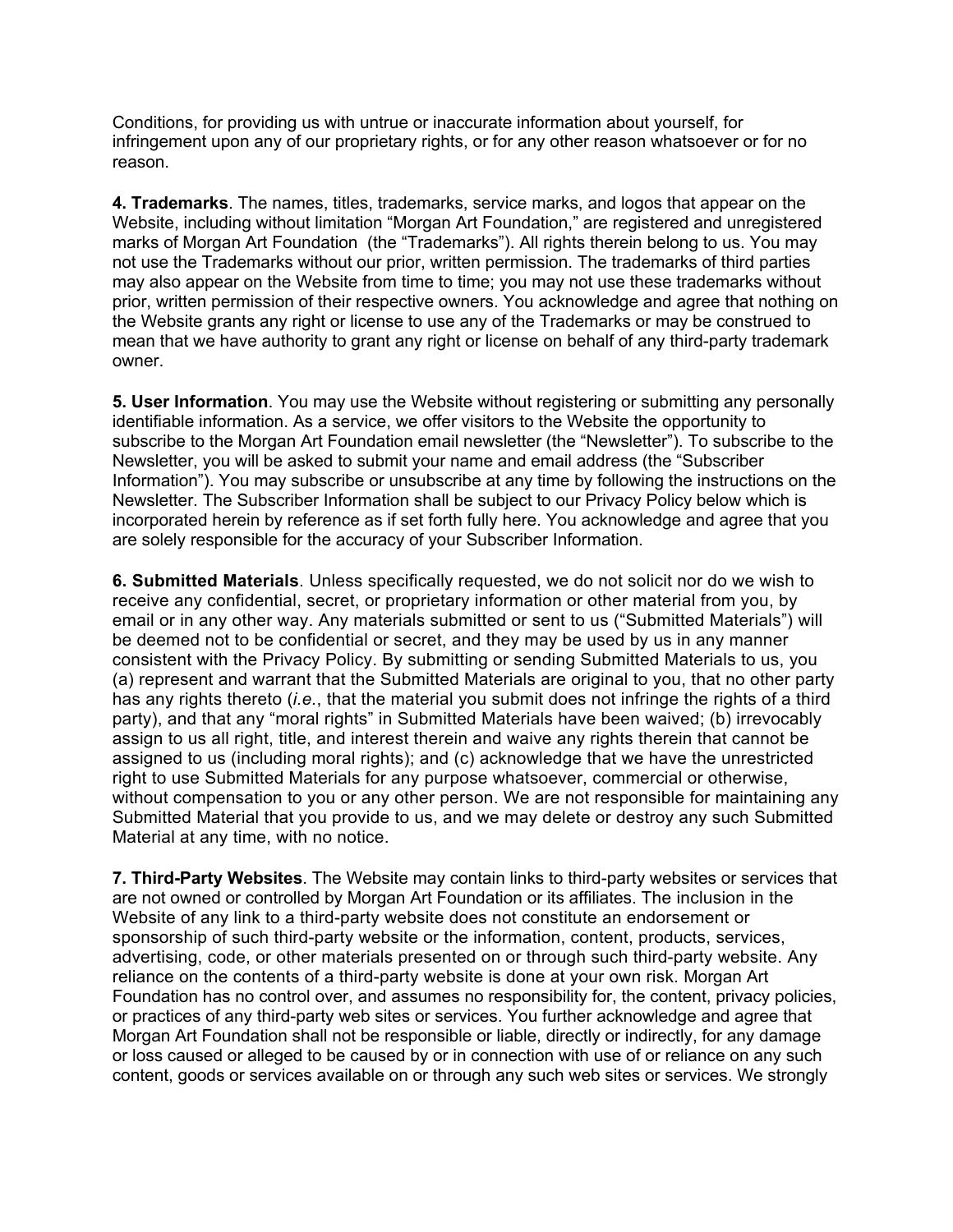advise you to read the terms and conditions and privacy policies of any third-party web sites or services that you visit.

**8. Linking.** You agree that if you include a link from any other web site to the Website, such link shall (a) not contain any logos, but rather should merely read "Morgan Art Foundation" in plain text; (b) open in a new browser window; and (c) link to the full version of an HTML formatted page of the Website. You are not permitted to link directly to any image or product hosted on the Website, such as by using an "in-line" linking method to cause the image hosted by us to be displayed on another web site. You agree not to download or use images hosted on the Website on another website, for any purpose. You agree not to link from any other website to the Website in any manner such that the Website, or any page of the Website, is "framed," surrounded or obfuscated by any third-party content, materials, or branding. We reserve all of our rights under the law to insist that any link to the Website be discontinued and to revoke your right to link to the Website from any other web site at any time.

**9. Copyright Agent**. We respect the intellectual property rights of others and require that all who use the Website do the same. If you believe that your work has been copied in a way that constitutes copyright infringement, please forward the following information to the Morgan Art Foundation Copyright Agent, designated as such pursuant to the Digital Millennium Copyright Act, 17 U.S.C. § 512(c)(2), named below:

- (a) your address, telephone number, and email address;
- (b) a description of the copyrighted work that you claim has been infringed;
- (c) a description of where the alleged infringing material is located;
- (d) a statement by you that you have a good-faith belief that the disputed use is not authorized by the copyright owner, its agent, or the law;
- (e) an electronic or physical signature of the person authorized to act on behalf of the owner of the copyright interest; and
- (f) a statement by you, made under penalty of perjury, that the above information in your notice is accurate and that you are the copyright owner or authorized to act on the copyright owner's behalf.

Copyright Agent: VAGA at Artists Rights Society: info@arsny.com.

**10. Disclaimer.** Morgan Art Foundation, its subsidiaries, and affiliates are not responsible for and do not guarantee the accuracy or completeness of any Website Proprietary Content or other items contained within the Website. We reserve the right to immediately remove or make changes to any Website Proprietary Content for any reason or for no reason in our sole discretion. **WE PROVIDE THE WEBSITE ON AN "AS IS" AND "AS-AVAILABLE" BASIS. YOUR USE OF THE WEBSITE IS AT YOUR OWN RISK. WE DISCLAIM ALL WARRANTIES OF ANY KIND, WHETHER EXPRESS OR IMPLIED, INCLUDING BUT NOT LIMITED TO THE IMPLIED WARRANTIES OF MERCHANTABILITY, FITNESS FOR A PARTICULAR PURPOSE, COPYRIGHT OWNERSHIP AND/OR NONINFRINGEMENT OF COPYRIGHTS OR OTHER THIRD-PARTY PROPRIETARY RIGHTS. WE DO NOT WARRANT THAT THE**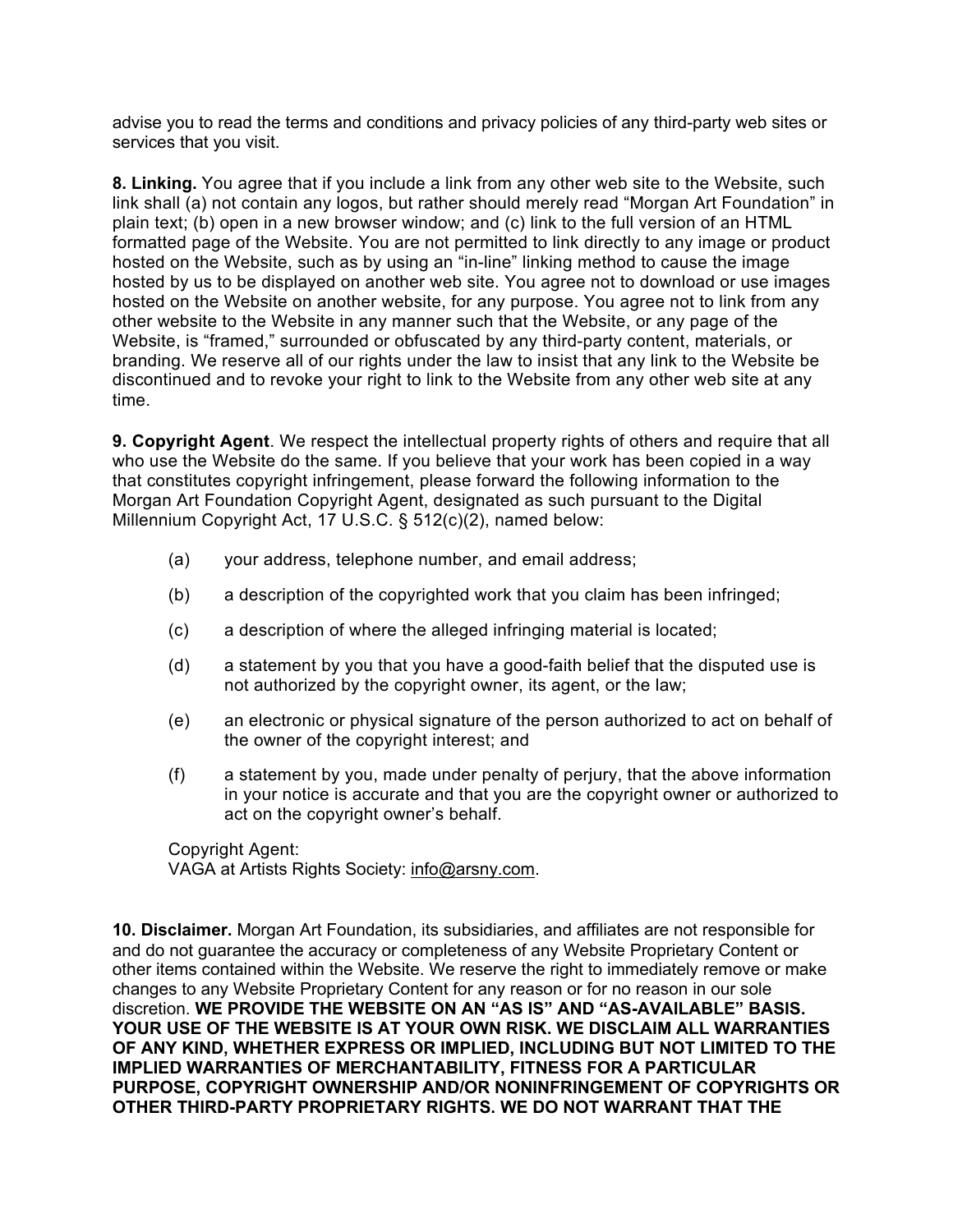**WEBSITE WILL PROVIDE CONTINUOUS, PROMPT, UNINTERRUPTED, SECURE, OR ERROR-FREE SERVICE. WE DO NOT WARRANT THAT THE WEBSITE OR ANY SERVICES, CONTENT, FUNCTIONS, INFORMATION, MATERIALS, OR PRODUCTS AVAILABLE THROUGH THE WEBSITE WILL MEET YOUR REQUIREMENTS OR EXPECTATIONS; THAT ANY INFORMATION PROVIDED WILL BE TIMELY, ACCURATE, RELIABLE, PRECISE, THOROUGH, CORRECT OR COMPLETE; THAT THE WEBSITE WILL BE FREE OF VIRUSES OR OTHER HARMFUL COMPONENTS; OR THAT ANY PARTICULAR RESULT OR OUTCOME CAN BE ACHIEVED OR THAT THE RESULTS THAT MAY BE OBTAINED FROM THE USE OF THE WEBSITE WILL BE ACCURATE OR RELIABLE. WE MAKE REASONABLE, ONGOING EFFORTS TO REVISE AND UPDATE THE WEBSITE, BUT ASSUME NO LIABILITY FOR ANY ERRORS OR OMISSIONS, INCLUDING THE INACCURACY OF CONTENT, OR FOR ANY DAMAGES OR LOSSES THAT YOU OR ANY THIRD-PARTY MAY INCUR AS A RESULT OF THE UNAVAILABILITY OF THE WEBSITE. WE ASSUME NO RESPONSIBILITY, AND SHALL NOT BE LIABLE FOR, ANY DAMAGES TO, OR VIRUSES WHICH MAY AFFECT, YOUR COMPUTER EQUIPMENT OR OTHER PROPERTY ARISING FROM YOUR USE OF THE WEBSITE.**

**11. Liability. IN NO EVENT, INCLUDING BUT NOT LIMITED TO NEGLIGENCE, SHALL MORGAN ART FOUNDATION, ITS AFFILIATES, PARENTS, SUBSIDIARIES OR LICENSORS, OR ANY OF THEIR RESPECTIVE MEMBERS, MANAGERS, DIRECTORS, OFFICERS, EMPLOYEES, PARTNERS, AGENTS AND CONTRACTORS (COLLECTIVELY, THE "PROTECTED ENTITIES") BE LIABLE FOR ANY DIRECT, INDIRECT, SPECIAL, INCIDENTAL, CONSEQUENTIAL, EXEMPLARY, OR PUNITIVE DAMAGES OF ANY KIND WHATSOEVER, INCLUDING LOST REVENUES OR LOST PROFITS, WHICH MAY OR DO RESULT FROM THE USE OF, ACCESS TO, OR INABILITY TO USE THE WEBSITE, THE WEBSITE PROPRIETARY CONTENTS, USER INFORMATION, SUBSCRIBER INFORMATION, THE SERVICES, PRODUCTS, INFORMATION AND OTHER MATERIALS ON AND IN AND MADE AVAILABLE THROUGH THE WEBSITE, REGARDLESS OF LEGAL THEORY, WHETHER OR NOT YOU OR MORGAN ART FOUNDATION HAD BEEN ADVISED OF THE POSSIBILITY OR PROBABILITY OF SUCH DAMAGES, AND EVEN IF THE REMEDIES OTHERWISE AVAILABLE FAIL OF THEIR ESSENTIAL PURPOSE. UNDER NO CIRCUMSTANCES WILL THE TOTAL LIABILITY OF THE PROTECTED ENTITIES TO YOU OR ANY OTHER PERSON OR ENTITY IN CONNECTION WITH, BASED UPON, OR ARISING FROM THE WEBSITE, THE WEBSITE PROPRIETARY CONTENTS, USER INFORMATION OR SUBSCRIBER INFORMATION ON, IN, AND MADE AVAILABLE THROUGH THE WEBSITE, OR THE SERVICES, INFORMATION, OR PRODUCTS OFFERED IN CONNECTION THEREWITH EXCEED THE PRICE OF PRODUCTS PURCHASED AND PAID FOR BY YOU VIA THE WEBSITE IN THE PRECEDING TWELVE (12) MONTH PERIOD. SOME STATES DO NOT ALLOW THE LIMITATION OR EXCLUSION OF LIABILITY FOR INCIDENTAL OR CONSEQUENTIAL DAMAGES, SO THE ABOVE LIMITATION OR EXCLUSION MAY NOT APPLY TO YOU. IF ANY PART OF THIS LIMITATION ON LIABILITY IS FOUND TO BE INVALID OR UNENFORCEABLE FOR ANY REASON, THEN THE TOTAL LIABILITY OF MORGAN ART FOUNDATION AND ITS AFFILIATES, SUBSIDIARIES OR ITS LICENSORS SHALL NOT EXCEED TEN DOLLARS U.S. (\$10 U.S.).** If you are dissatisfied with the Website, or with any of these Terms and Conditions, or feel we have breached these Terms and Conditions, your sole and exclusive remedy is to discontinue using the Website.

**12. Indemnification.** You shall indemnify, defend and hold the Protected Entities harmless against any and all claims, liabilities, costs, losses, and expenses (including reasonable attorneys' fees and disbursements) arising out of or incurred in connection with your use of the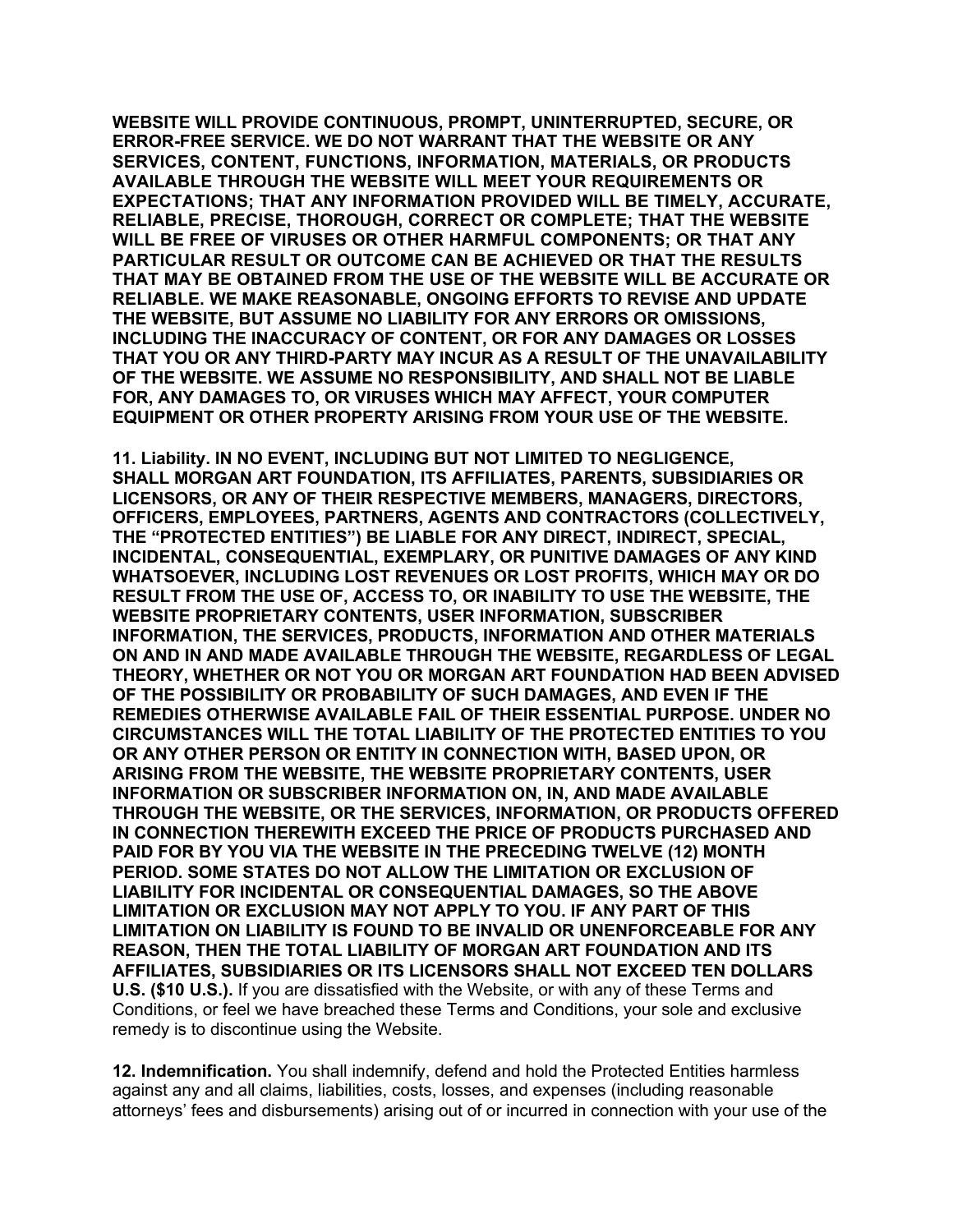Website or products or services obtained through the Website, your fraud, violation of law, negligence or willful misconduct, or any breach by you of these Terms and Conditions.

**13. Entire Agreement.** These Terms and Conditions represent the entire agreement between you and Morgan Art Foundation with respect to the subject matter hereof, and supersede any and all prior agreements, express and implied.

**14. Governing Law and Jurisdiction.** These Terms and Conditions will be governed by and construed in accordance with the laws of the State of New York, United States of America, without reference to its conflict of law rules. By accessing, viewing, or using the services, works, content, or materials on the Website, you consent and agree to (a) the personal and exclusive jurisdiction of the federal and state courts located in the County of New York and State of New York, United States of America; (b) accept service of process by personal delivery, mail, or email; and (c) irrevocably waive the right to trial by jury and any jurisdictional and venue defenses otherwise available.

**15. Miscellaneous.** The Website is not directed to children younger than 13 and is offered only to users 13 years of age or older. If you are under 13 years of age, please do not use or access the Website at any time or in any manner. The Website is controlled and operated from within the United States. Without limiting anything else, we make no representation that the Website or Website Proprietary Contents or other materials available on, in, or through the Website are appropriate or available for use in other locations, and access to them from territories where they are illegal is prohibited. Persons who choose to access the Website from other locations do so on their own initiative, and are responsible for compliance with local laws, if and to the extent local laws are applicable. The waiver or failure of Morgan Art Foundation to exercise in any respect any right provided hereunder shall not be deemed a waiver of such right in the future or a waiver of any of other rights established under these Terms and Conditions. If any provision of the Terms and Conditions is found by a court of competent jurisdiction to be invalid, the parties nevertheless agree that the court should endeavor to give effect to the parties' intentions as reflected in the provision, and the other provisions of the Terms and Conditions remain in full force and effect. No person or entity not party to this agreement will be deemed to be a third-party beneficiary of these Terms and Conditions or any provision hereof. All rights not expressly granted by Morgan Art Foundation herein are specifically and completely reserved.

## **Privacy Policy**

Morgan Art Foundation Ltd. and its affiliated entities ("Morgan Art Foundation," "we," "us," "our," or other similar pronouns) respect your privacy and seek to protect your personal data. This Privacy Policy covers information that you give to us under a wide variety of circumstances, including, for example, when you register for or attend our events, or visit our websites.

We describe below how we gather and use that information. The amount of information we hold about you and how we use it depends on your relationship with us, and some of the sections below may not be relevant to you. We will alter and update this Privacy Policy from time to time. The date of the most recent update is stated at the bottom of this Privacy Policy.

## **Morgan Art Foundation's Data Principles**

1. We keep to a minimum the amount of data we hold about you.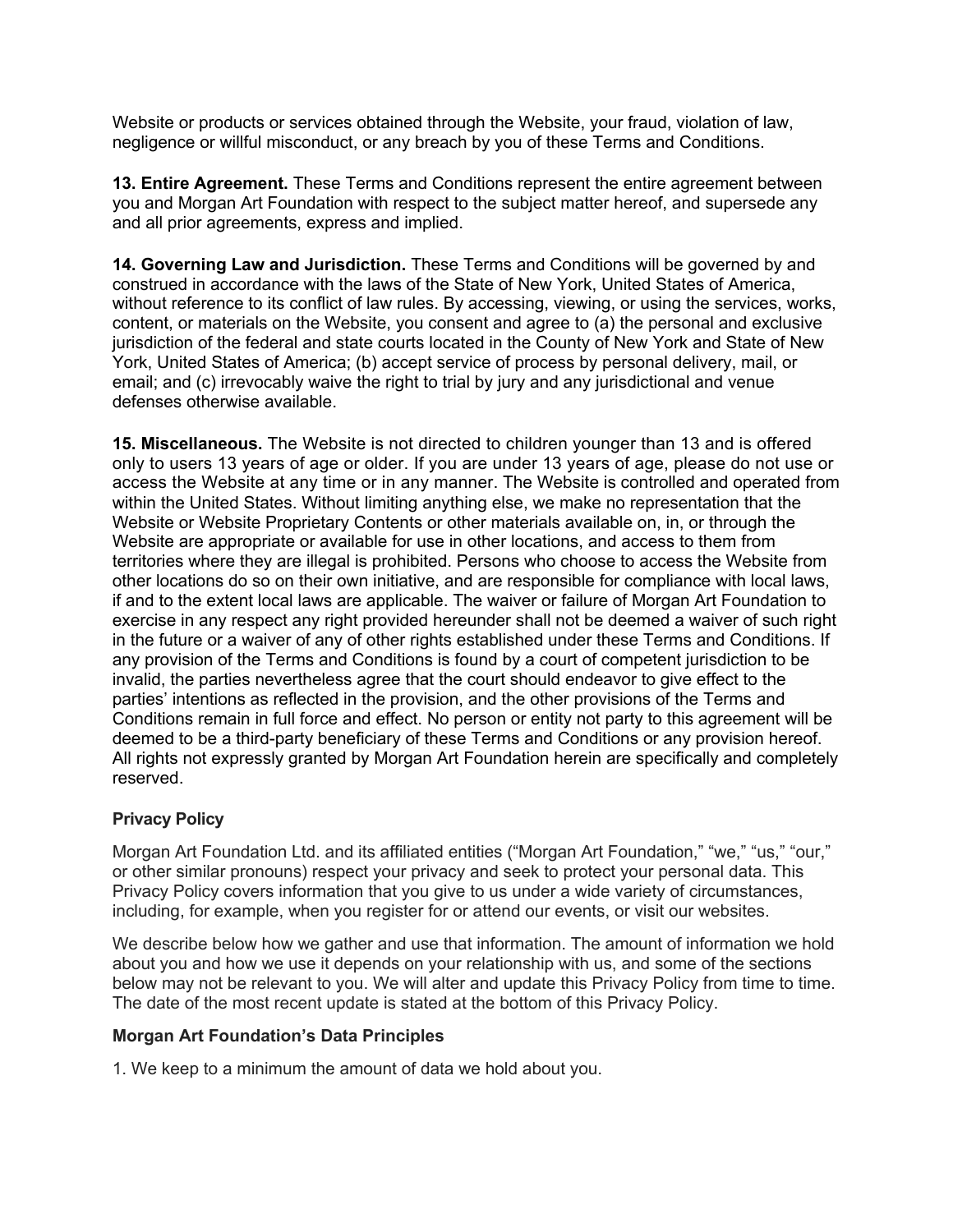2. We use your data to respond to your inquiries and provide you with information that we believe you would like to receive about the artist Robert Indiana or our events (the lawful basis for this is "legitimate interest").

3. We use your data to complete transactions with you on our website and affiliated businesses (the lawful basis for this is "contract").

4. We use your data to communicate with you when you signup and opt in to receive information from us (the lawful basis for this is "consent").

5. We hold your data only for as long as necessary.

6. We apply appropriate security mechanisms to protect your data.

7. Our legitimate business interests are balanced with your interests, rights, freedoms, and your consent.

The European General Data Protection Regulation ("GDPR") concerns the use and processing of personal information. We are committed to using and processing your information in compliance with the GDPR, wherever you are located. You can find out more about the GDPR from the European Commission's website.

We are further committed to using and processing your personal information in compliance with the California Consumer Privacy Act ("CCPA"). You can find out more about the CCPA from the California Department of Justice website.

We are happy to answer any questions you have about this Privacy Policy. Email us at info@robertindiana.com.

–

# **FAQs**

We hope to answer some of the most frequently asked questions about our Privacy Policy below. For further information, please read our Privacy Policy in full.

## **What information does Morgan Art Foundation collect about me?**

We may collect some or all of the following: name, phone number, mailing address, email address, information about your browser, IP address, age, gender, socio-economic status, professional information, data provided by cookies and other similar technologies including your browsing history on our websites, functional data such as registration and system data, as well as additional usage data—for instance, your communication permissions, artist and product preferences, and creative interests or information about your attendance at one of our events.

## **Why does Morgan Art Foundation need my information?**

We use your data to help us provide the best experience to you, which includes improving (and, where possible, personalizing) your interactions with us. We also use your data to communicate with you, including, for example, to inform you about shows, events, products, and updates; to fulfill contracts; to send you the goods you have purchased; and to collect payments.

In addition, we may use data about you for the following purposes:

– to manage and ensure the integrity of our sales;

– to provide publications, catalogs, and information you request;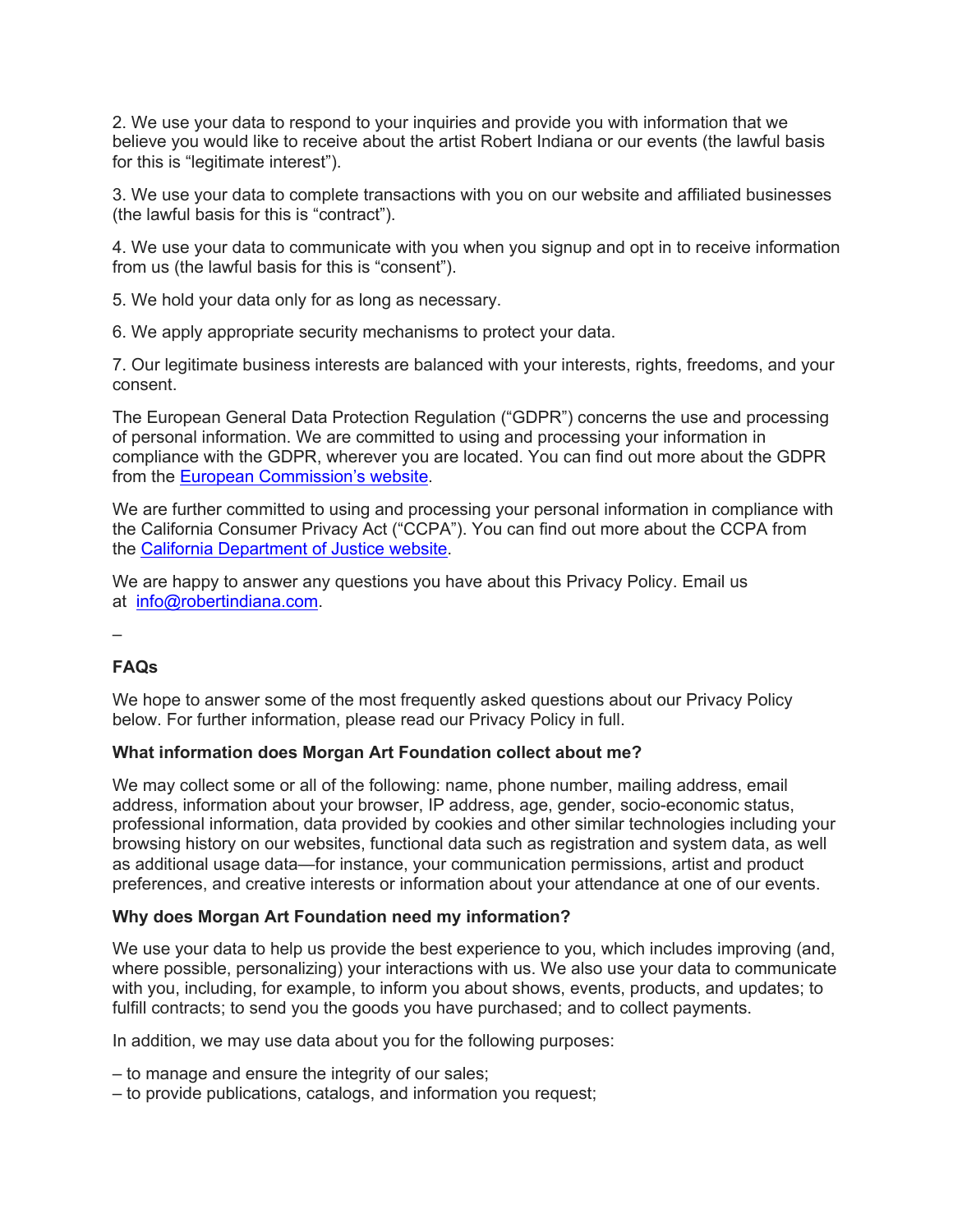- to manage your relationship with us;
- to improve and personalize our websites based on your inferred interests;
- to expand our online audiences;
- to manage your account, inquiries, and requests;
- to provide, maintain, and protect our digital offerings;
- to protect against risk of fraud;
- to protect and defend our rights and property;
- to comply with legal obligations; and

– for any other purpose that we tell you about specifically when you register or provide data to us.

### **Can I opt out of sharing my information with Morgan Art Foundation?**

Yes, you do not have to share your information with us and you may opt out from receiving communications from us at any time by contacting us at info@robertindiana.com. We will respect your rights under the GDPR and CCPA in this regard.

### **How do I delete my personal data and what are the consequences?**

You can email *info@robertindiana.com* to request that your data be deleted. However, deleting your personal data may impact your experience with Morgan Art Foundation. We will not delete data that is needed to fulfill a contract until that contract is completed or unless we agree to terminate the contract. We will inform you if deleting your data will impact our ability to perform a contract in case this affects your decision.

### **How long does Morgan Art Foundation keep my information?**

We retain personal data for as long as necessary—to fulfill the transactions you have requested or for other essential purposes (for example, complying with our legal obligations, resolving disputes, and fulfilling our agreements).

#### **How is information stored?**

We are committed to protecting the security of your personal data. We store data in a number of places depending on our requirements to access and use it. We use a variety of security technologies and procedures to help protect your personal data from unauthorized access, use, or disclosure. For example, we store the personal data you provide on cloud-based or computer systems that have limited access and are in controlled facilities. Where possible, we avoid storing paper records.

## **Is Morgan Art Foundation using cookies to gather information?**

Yes, we use cookies when you visit our websites. By visiting our websites, you agree to the use of cookies and similar technologies for the purposes described in our Privacy Policy and our Cookie Policy below. This helps us provide you with the best experience and allows certain parts of our websites to function properly. If this concerns you, you can adjust your browser or device settings to not accept cookies and similar technologies.

### **How can I contact Morgan Art Foundation if I have questions or want to make a request concerning my personal information?**

If you have any questions or requests regarding our use of your personal information, please email us at info@robertindiana.com.

## **What personal data do we hold and why?**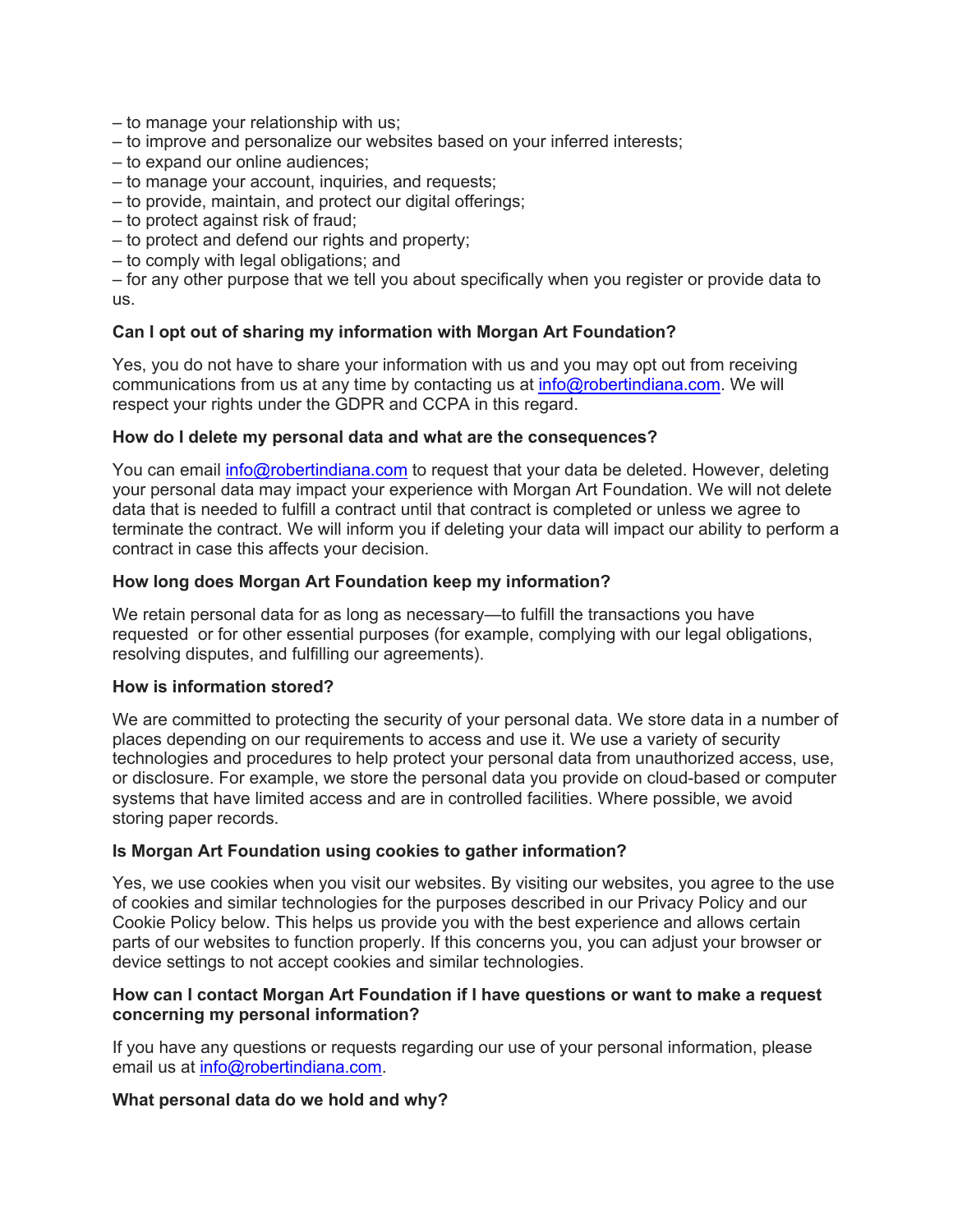When you contact us to make an inquiry, we will use your name and contact information to respond. We will then use this information to communicate with you in the future.

We may obtain, collect, and update information about you via direct contact with you, from third parties who refer you to us, or automatically via your engagement with Morgan Art Foundation, including your use of our social media channels.

On request, we can provide you with access to all information, including proprietary information, that we maintain about you (but not other users unless required to do so by law) including unique identifier information (for example, your customer number or password) and contact information (for example, your name, address, and phone number). You can request this information by emailing us at info@robertindiana.com. We will correct inaccuracies on provision of the correct details or, where relevant, you can do this by changing your registered details online.

#### **How does Morgan Art Foundation use my information?**

Morgan Art Foundation collects and uses your information to support, improve, and obtain feedback regarding your experiences with us.

The information we collect is used for internal review and to improve the content of our websites and services. It is also used to notify users about updates.

If you submit an employment application to us online through our websites or otherwise, all of the information you submit may be used for any and all purposes ordinarily associated with processing an employment application.

If you do not want to receive emails from us in the future, please let us know by sending an email to info@robertindiana.com.

#### **Who do we share your information with?**

We work with third parties in the provision of some of our services and it may be necessary for us to share your information with them in order to provide those services.

On request, and when relevant, we will provide details of which third parties we work with. We will also discuss and agree on any specific security questions or requirements you may have during the provision of our services.

The third parties we work with are encouraged to meet the requirements of the GDPR and CCPA. When we contract with third parties we enter into agreements that encourage GDPR and CCPA compliance.

If we sell an artwork to you, to the extent possible, we share the invoice with the artist for their records.

We share your data internally and have a data transfer agreement in place that complies with EU law for sharing data from our branches in the EU to outside of the EU.

An exemption to the above is where we must disclose information to meet certain legal requirements.

We do not sell your data to anybody.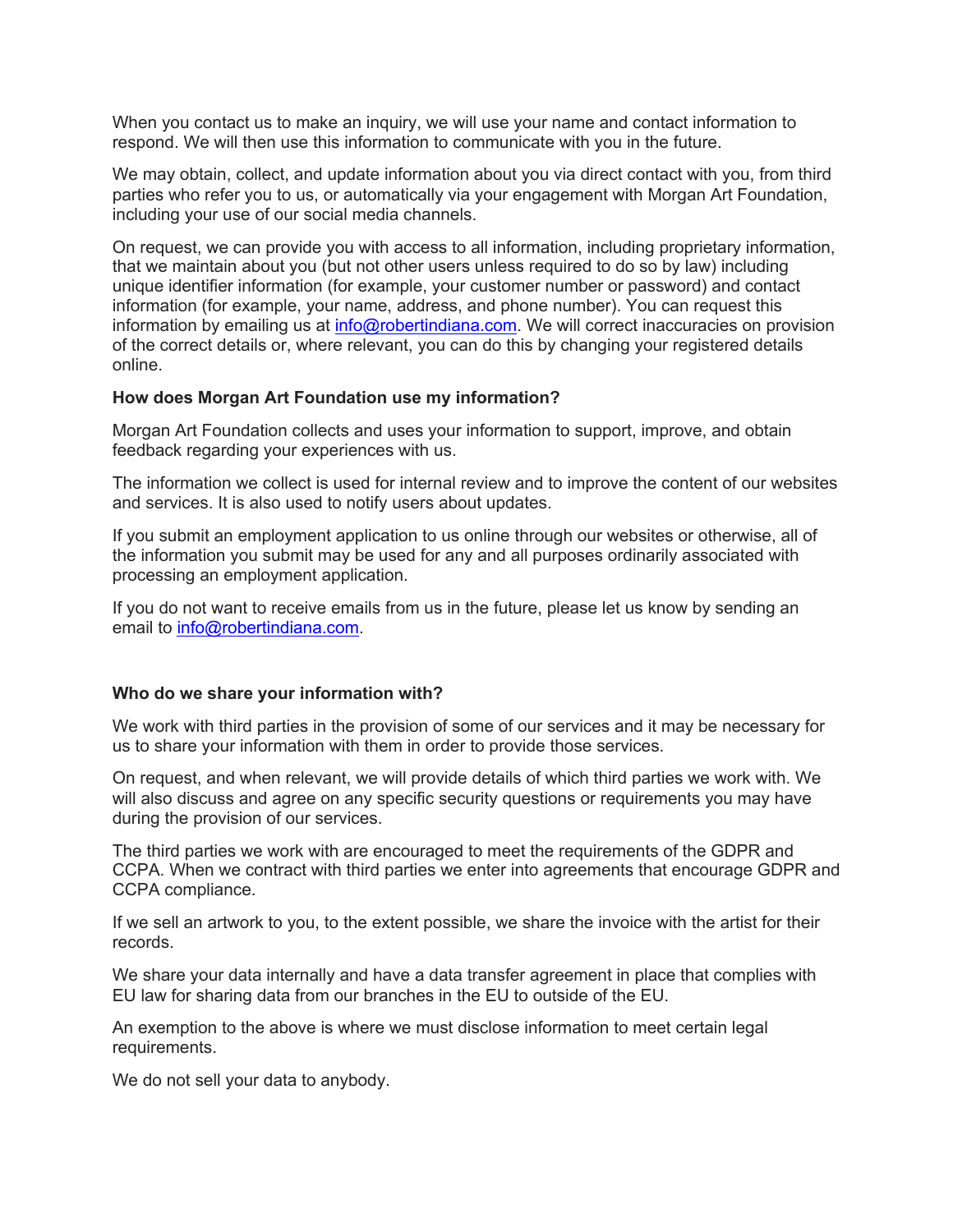### **Do I have the right to know what categories of my personal information Morgan Art Foundation shared with third parties?**

Yes, you have the right to know what categories of your personal information we disclosed to a third party.

## **How long do we store your data for?**

We will store your personal information for as long as necessary. For example, we are required by law to keep information about financial transactions for the current financial year plus an additional six years.

We may store your information on our databases for reference and to record any preferences you have communicated to us, for example in relation to your opt-in status to receive marketing communications. We may retain and use information to answer queries or resolve problems, to provide improved and new services, to respect your rights under the GDPR and CCPA, and for any data-retention requirements of the law. This means we may retain information after you cease interacting with us.

We store your information securely to prevent unauthorized use.

### **What are your rights regarding our use of your personal data?**

You can review, edit, or ask us to delete the personal data we hold. You will always have the right to opt out of receiving promotional emails and other types of marketing or sales communication from us. If you opt out, you will also have the ability to opt back in at a later date.

If you wish to stop receiving marketing emails from us, please click on the "Unsubscribe" link included at the bottom of an email. We respect your choice, and we will stop sending you promotional emails once you unsubscribe. It may take up to two weeks to process your request.

If you wish to update your details, if you need to check the accuracy of the details that we hold about you, or if you have any requests or questions related to this Privacy Policy, please email us at info@robertindiana.com.

### **Will Morgan Art Foundation discriminate against me if I make a request related to my personal information?**

No, you have the right to nondiscriminatory treatment if you make a data-related request.

## **Will Morgan Art Foundation contact me via email alerts, notices, and newsletters?**

Morgan Art Foundation sends marketing information only to those persons it believes it has a legitimate business interest to contact. This means, from time to time, we may send you email newsletters or other notifications. If you supply us with your postal address or telephone number you may receive periodic mailings or calls from us with information on new products and services or upcoming events.

If you wish to stop receiving some, or all, of our marketing communications, follow the instructions included in our emails, contact us at info@robertindiana.com.

#### **Interception of email**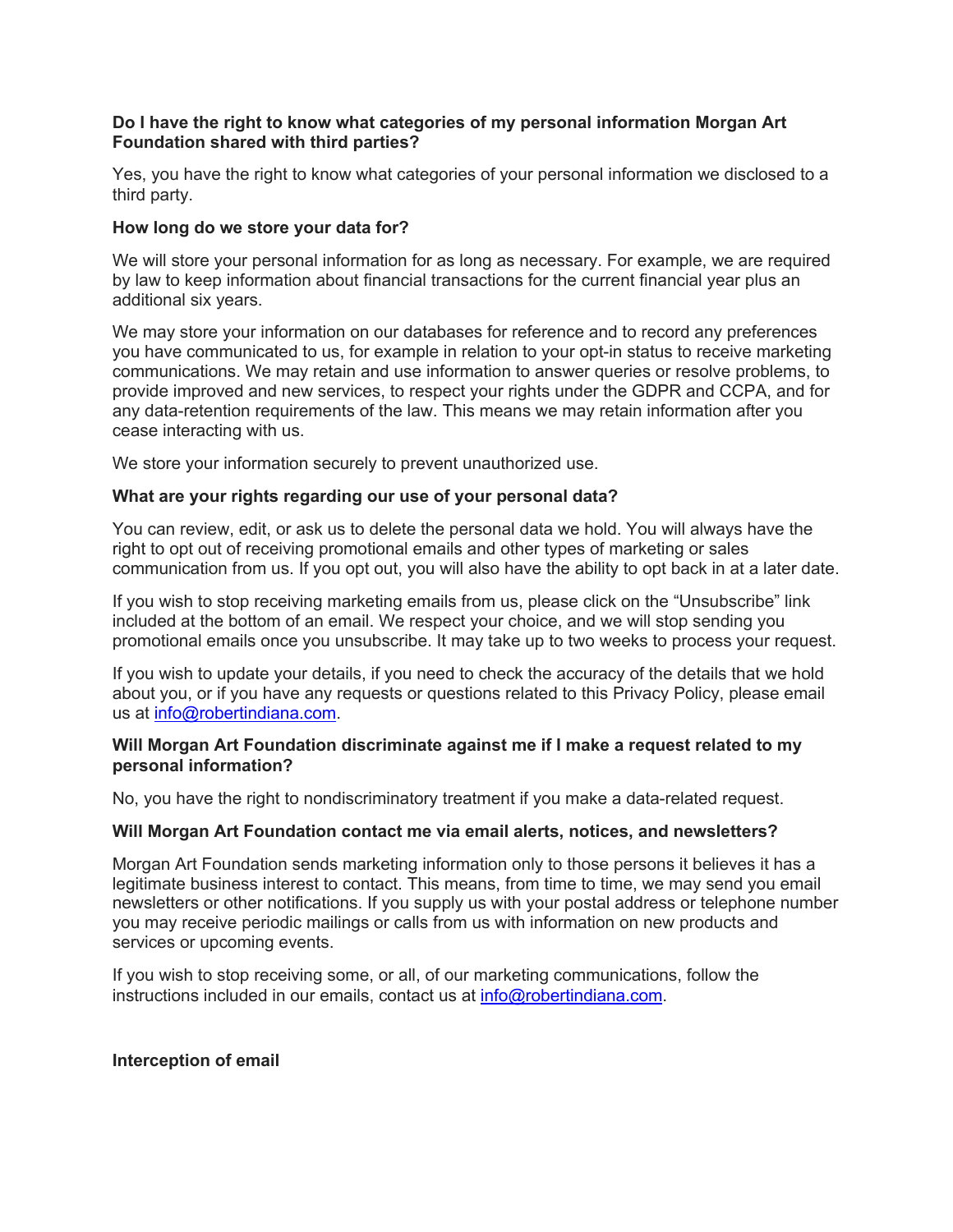Morgan Art Foundation may intercept email addressed to individuals within Morgan Art Foundation. We do this to secure your data, to protect our security, to detect and prevent crime, to identify correct recipients of email, and to make sure email is dealt with during staff absence. Morgan Art Foundation may reject, delay, or remove content from emails that may disrupt our systems or that pose security issues such as viruses.

We may also filter out emails that contain content considered offensive, unwanted, or spam. In certain circumstances, this may affect "innocent" emails. We do our best to reduce such occurrences.

### **Security**

Morgan Art Foundation has developed and implemented strict policies and processes governing information technology and data-user behavior. These cover areas such as access control, authentication, audit, monitoring, alarms, data storage and backup, transmission standards, and environment integrity.

We use reasonable efforts to install and have appropriate security measures in place in our systems and facilities to protect against the loss, misuse, or alteration of information that we have collected from you.

### **Questions**

If you have any questions about our Privacy Policy or the use of data in a particular service, please email us at info@robertindiana.com.

## **Cookie Policy**

Morgan Art Foundation Ltd. and its affiliated entities located inside and outside the EEA ("Morgan Art Foundation", "we", "us", or "our")

## **Information about our use of cookies**

Our website uses cookies to distinguish you from other users of our website. This helps us to provide you with a good experience when you browse our website and also allows us to improve our site. By continuing to browse the site, you are agreeing to our use of cookies.

A cookie is a small file of letters and numbers that we store on your browser or the hard drive of your computer if you agree. Cookies contain information that is transferred to your computer's hard drive.

#### **We use the following cookies**

Strictly necessary cookies—these are cookies that are required for the operation of our website.

Analytical/performance cookies—these allow us to recognise and count the number of visitors to our website and to see how visitors move around the website when they are using it. This helps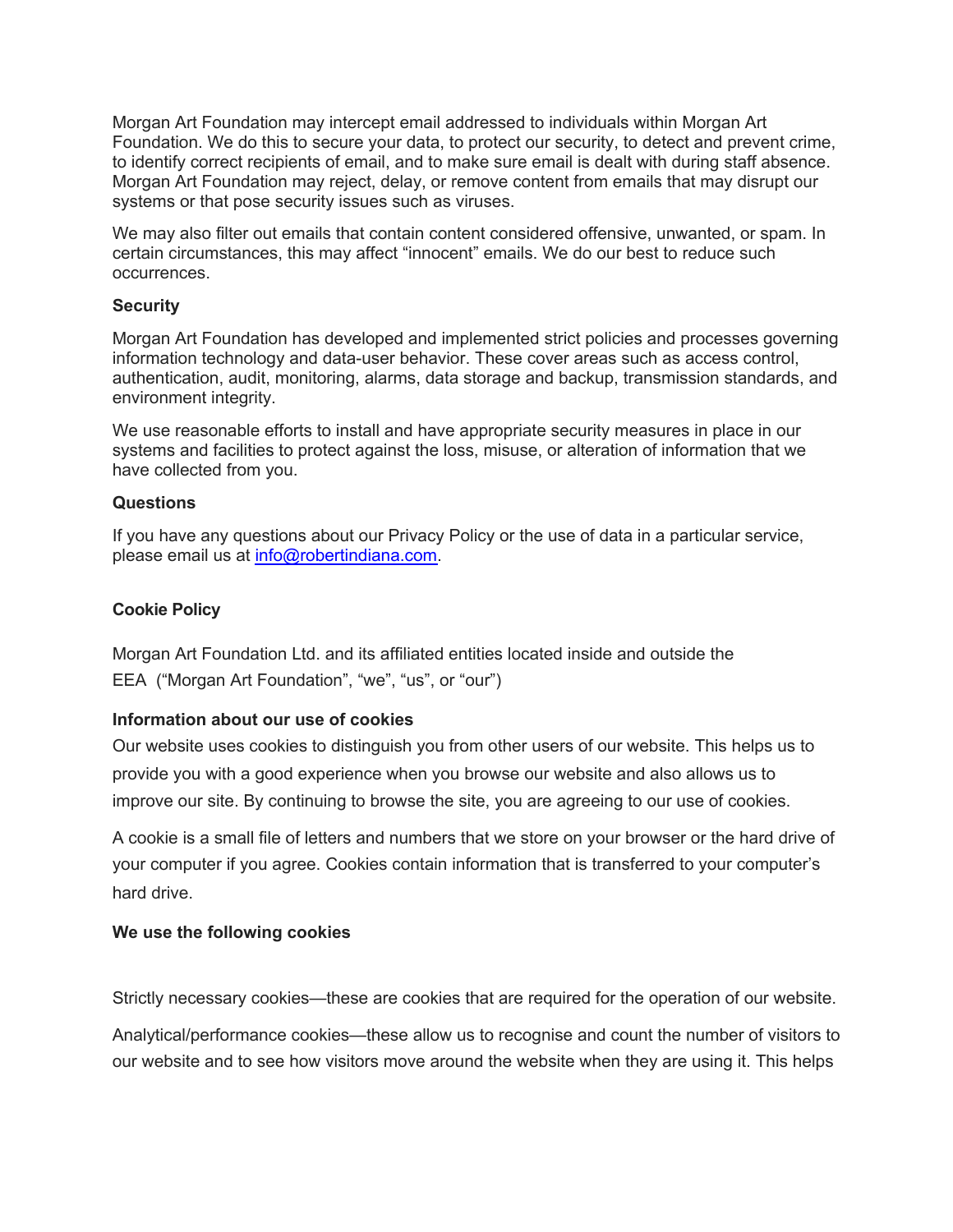us to improve the way our website works, for example, by ensuring that users are finding what they are looking for easily.

Functionality cookies—these are used to recognise you when you return to our website. This enables us to personalise our content for you, greet you by name and remember your preferences (for example, your choice of language or region).

Targeting cookies—these cookies record your visit to our website, the pages you have visited and the links you have followed. We will use this information to make our website and the advertising displayed on it more relevant to your interests. We may also share this information with third parties for this purpose. No personally identifiable information is collected by targeting cookies we use and we only work with trusted advertising partners.

You can find more information about the individual cookies we use and the purposes for which we use them below:

**Cookie:** Google Analytics **Name:** ga **Duration:** 1 day

**Purpose:** These cookies are used to collect information about how visitors use our site. We use the information to compile reports and to help us improve our site. The cookies collect information in an anonymous form, including the number of visitors to the site, where visitors have come to the site from and the pages they visited.

**Cookie:** Google Analytics **Name:** gid

**Duration:** 2 years

**Purpose:** These cookies are used to collect information about how visitors use our site. We use the information to compile reports and to help us improve our site. The cookies collect information in an anonymous form, including the number of visitors to the site, where visitors have come to the site from and the pages they visited.

**Cookie:** Google Analytics

**Name:** gat

**Duration:** 1 day

**Purpose:** These cookies are used to collect information about how visitors use our site. We use the information to compile reports and to help us improve our site. The cookies collect information in an anonymous form, including the number of visitors to the site, where visitors have come to the site from and the pages they visited.